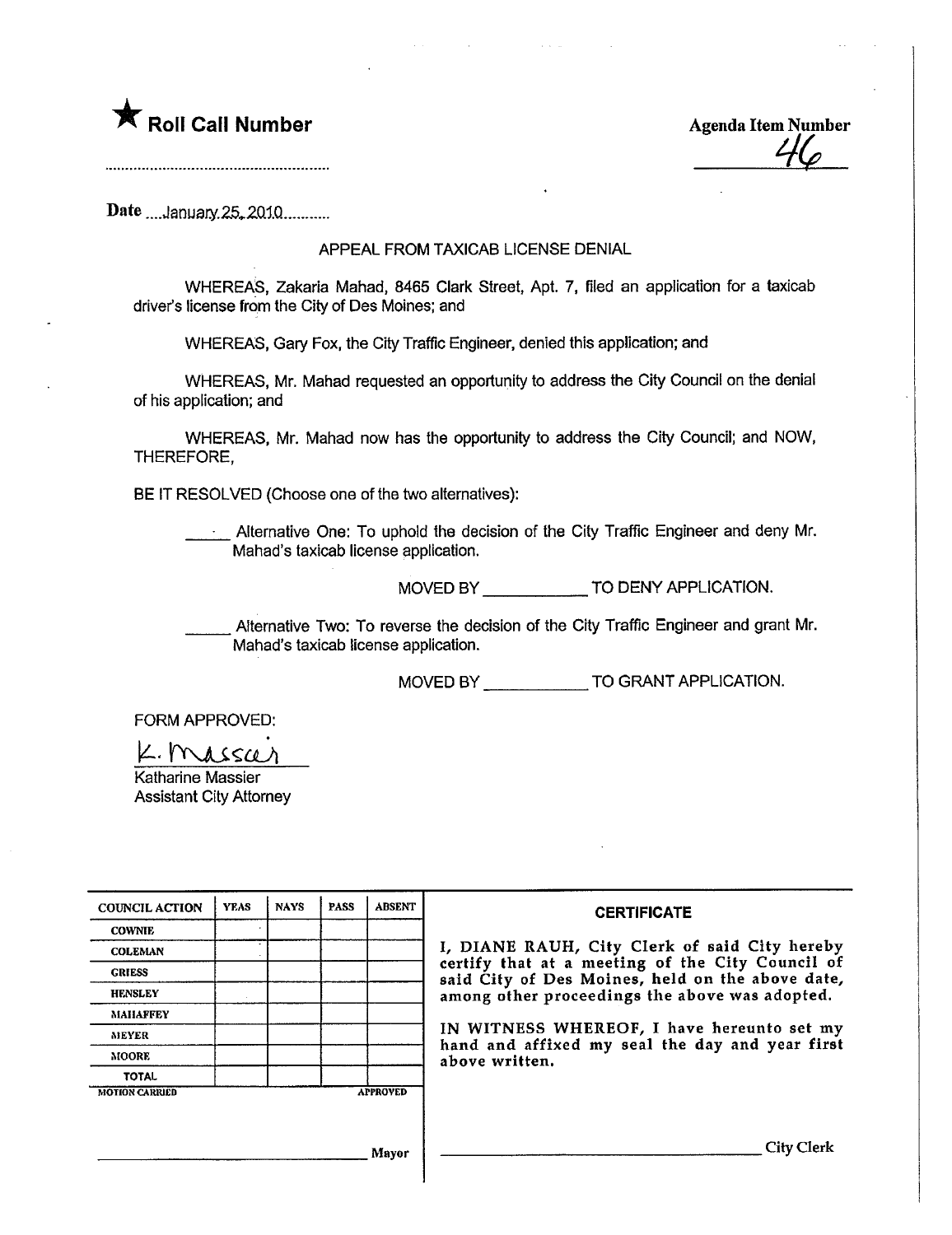

 $7\varphi$ 

Zakaria Mahad 8465 Clark Street, Apt. 7 Des Moines, IA 50325

Re: Taxicab License Appeal of Application Denial

The purpose of this letter is to acknowledge receipt of timely appeal of the decision to deny issuance of a taxicab license, as presented to you in a December 21,2009 letter from the City Traffic Engineer.

Accordingly, i have set this matter for hearing on January 25, 2010 at 5:00 p.m. in the City Council Chambers, City Hall, 400 Robert D. Ray Drive. A copy of the portion of the City Code pertaining to the appeal process is enclosed for your information. Failure to appear at the scheduled hearing will be deemed as a . waiver of your rights to a hearing.

Please call if you have questions or concerns in this regard.

Sincerely,

ine Fait

Diane Rauh City Clerk

DR:kh Enc.

cc: J. Brewer - Engineering K. Massier-Legal M. West - Police G. Fox  $-$  T & T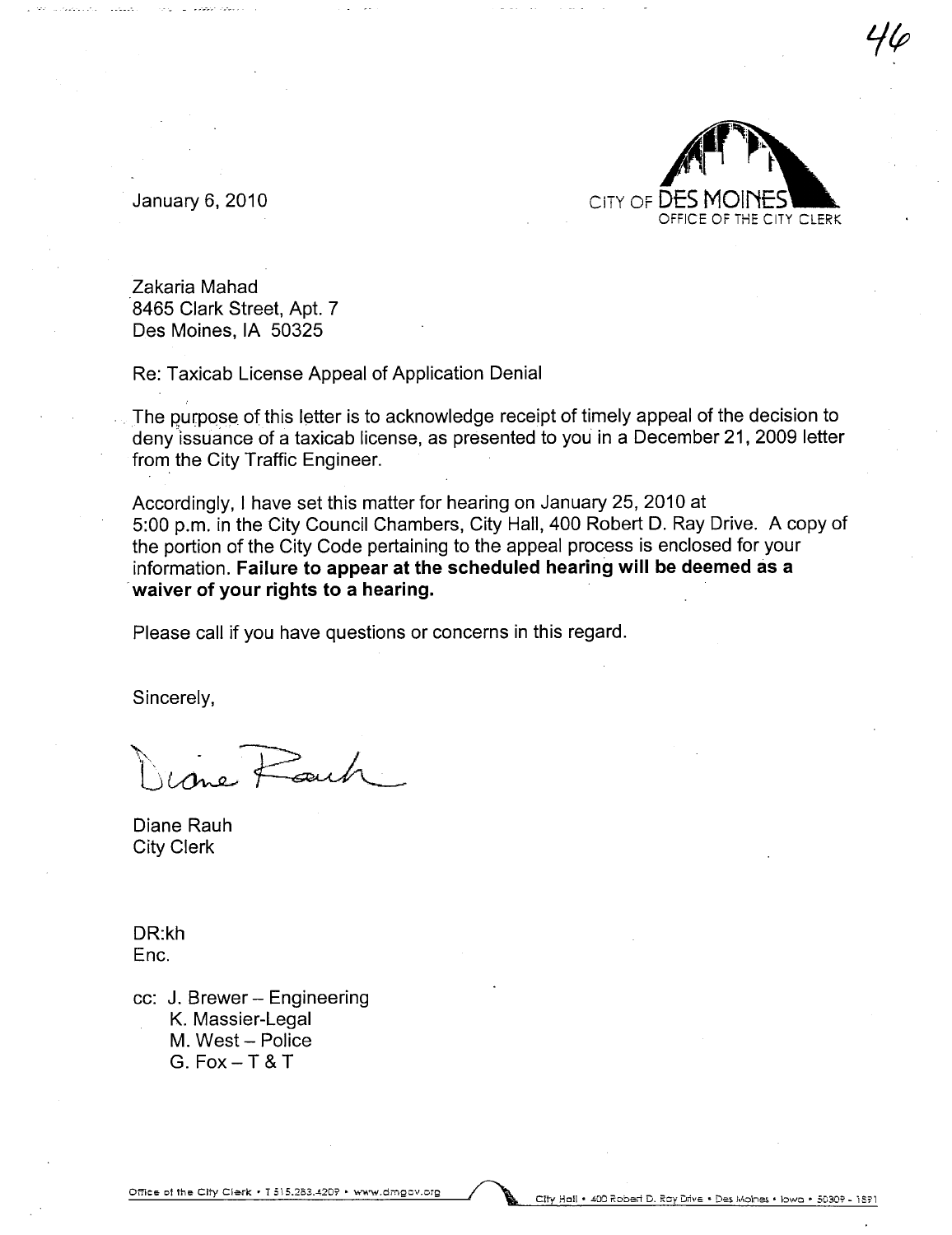Diane Rauh **City Clerk** City Hall 400 Robert D. Ray Drive Des Moines, IA 50309

I request a hearing before the City Council to appeal the decision of the City Traffic Engineer to deny my Taxicab License application, as outlined in Section 126-218 of the Municipal Code. I understand I must provide a letter from the Taxicab Company stating that they will allow me to drive for them and will provide dispatch service to me.

Name Zakaria Mahad Address 8465 Clark St Apt: 7 Phone  $(515)$  7 79 - 0044 Date  $12 - 31 - 09$ 

Zallaria

Signature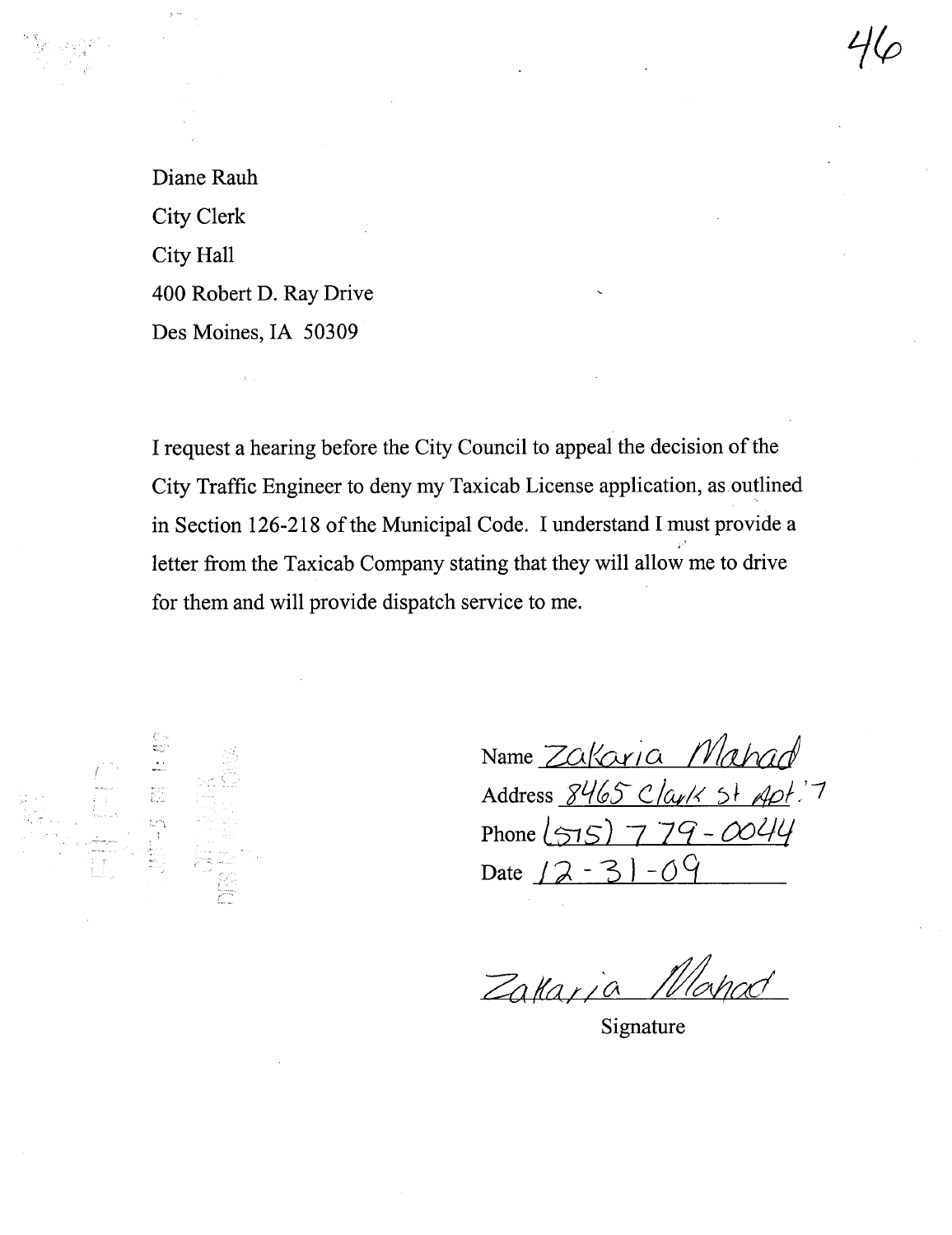

December 21, 2009

Mr. Zakaria Mahad 8465 Clark Street, Apt 7 Des Moines, IA 50325

RE: 2010 Taxi Driver's License

Dear Mr. Mahad:

Please be advised that based upon a recommendation of the Des Moines Police Department, I have denied your application for a Taxi Driver's License. This denial is based on your driving record, which does not meet the requirements for obtaining a Taxi Driver's License.

According to the Iowa Department of Transportation records, the following activity occurred:

Driving Record - Convictions:<br>10/19/2005 Fail to Yield Ric

**Fail to Yield Right of Way** OS/25/2006 No Insurance Card, No Drivers License 06/27/2006 No Insurance Card, No Drivers License<br>05/02/2007 Fail to Obey Traffic Sign/Signal Fail to Obey Traffic Sign/Signal

Driving Record - Sanctions:

02/09/2006 to 10/18/2006 08/17/2007 to 11/14/2007 Suspended for Fail to Post Security for an Accident Suspended for Habitual Violator

These records do not meet the requirements for good driving record as required by the City of Des Moines Municipal Code. Therefore, your application for a Taxi Driver's License is denied under Municipal Code Section 126-218 (a-1, i, ii) (b-3). A copy of these code sections are enclosed for your information.

If you desire to appeal this matter, you may request a hearing before the Des Moines City Council by filing a written appeal with the City Clerk within ten (10) days of receiving this letter. If you do appeal this matter, your background information will be provided to the City Council and you must appear at the designated hearing for your appeal to be considered. You must also provide a letter from the Taxi Company that they will allow you to drive for them.

Sincerely,

 $/$  faug L. Jex

**Gary LLFox City Traffic Engineer** 

GLF/jag **Enclosure** cc: Jeb Brewer, City Engineer Katharine Massier, Legal Dept. Michael West, Police Dept. Diane Rauh, City Clerk  $\dot{\mathcal{L}}$  also vio inside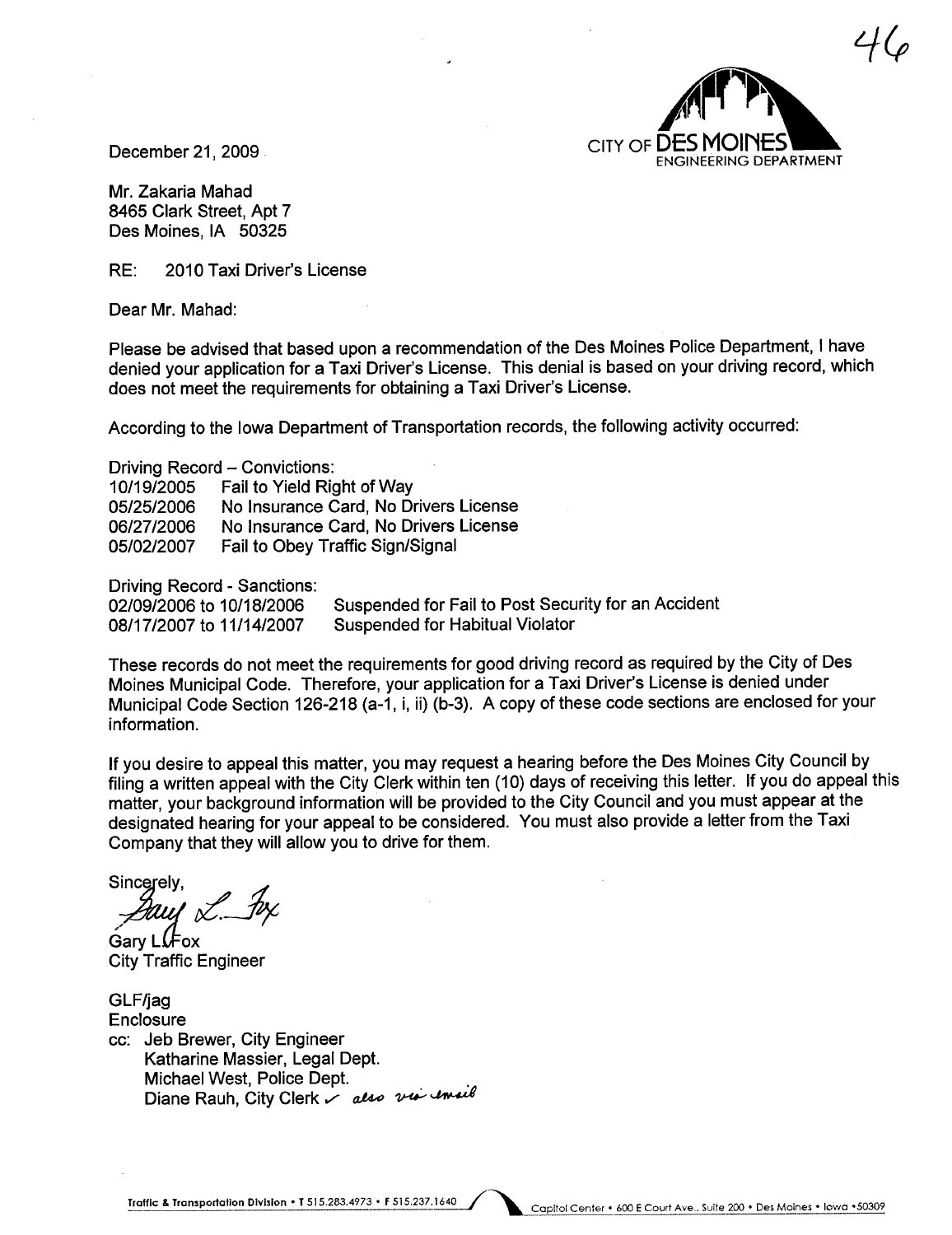# City of Des Moines, Iowa Des Moines Police Department Office of Traffic Unit

To: Gary Fox Traffic and Transportation

Date:  $12/16/09$ 

Subject: Taxicab License Zakaria Mahad

From: Ben Ihde Senior Police Officer Traffic Unit

Per Des Moines City Ordinance, Sec. 126-218 (a) (1) (ii) The applicant's operators or chauffeurs license canot be suspended or revoked for any single moving traffic violation or combination of moving traffic violations within the preceding five years. From 8/17/07 to 11/14/07, Mr. Mahad's license was suspended for being a "Habitual Violator".

On behalf of the Des Moines Police Deparment, Traffc section, I recommend that this application be denied under Sec. 126-218 (a) (1) (ii). By this qualification, Mr. Mahad would be eligible for a taxicab license on 11/14/12.

 $\frac{1}{10}$ 

Ben Ihde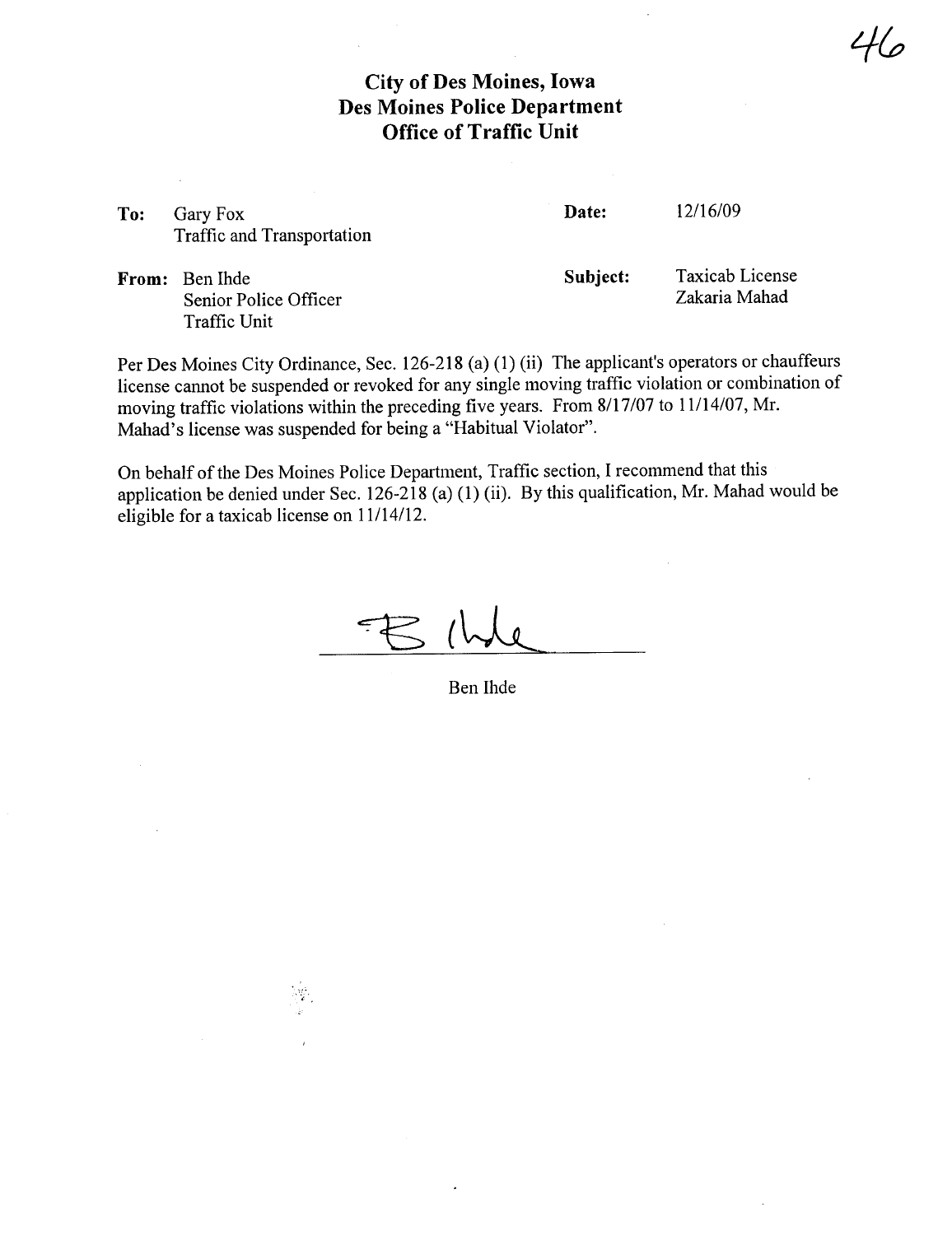|                                                                                     | $72010$ 4<br>$121100$                                                                |
|-------------------------------------------------------------------------------------|--------------------------------------------------------------------------------------|
| CITY OF <b>DES MOINES</b><br>CITY OF DES MOINES                                     |                                                                                      |
| APPLICATION FOR LICENSE TO DRIVE A TAXICABALIMOUSINE                                |                                                                                      |
| Mahad<br><b>Name</b><br>a Ka<br>(First)                                             | ShE/KH                                                                               |
| (Last)<br>Address $8465$                                                            |                                                                                      |
| 50325<br><i>○IVE</i><br>$\angle A$                                                  | $515 - 779 - 0044$                                                                   |
| (City, State & Zin Code)<br>SS#<br>Birth Date: 0/-0/-/984/DL #                      | Class: $\mathcal{D}$ Exp. Date: $\mathcal{O}/\mathcal{\sim}$ 0/ $\mathcal{\sim}$ 20/ |
| Weight: $200/\text{K}$ Height: $\text{h}'2''$ Color of Hair: $\text{K}/\text{a cK}$ | Color of Eyes: Brown                                                                 |
| Have you ever been licensed as a City of Des Moines Taxi/Limo Driver?               | When?                                                                                |
| pars<br>Years of experience driving an automobile.                                  | Taxi/Limo:                                                                           |
| Have you ever had your driver's license suspended/revoked?<br>$V \in \mathcal{S}$   | If so, when?                                                                         |
| Give reason(s) for suspension/revocation. $\sqrt{5e^2}$                             |                                                                                      |

List all convictions for traffic violations for which your license was suspended/revoked during the last five (5) years.

List all convictions for criminal offenses other than traffic offenses during the last ten (10) years.

**EMPLOYMÊNT RECORD: EDUCATION RECORD: Employer's Name and Address** From To Circle **Highest Grade School** Completed 1234 Elementary 5678 9 10 11 12 **High School** 123456 College 1234 **Trade School** Other HEALTH RECORD:

List any physical impairments or disability that would affect your ability to drive.

List any current medications or medical conditions for the past five (5) years which might affect your ability to drive: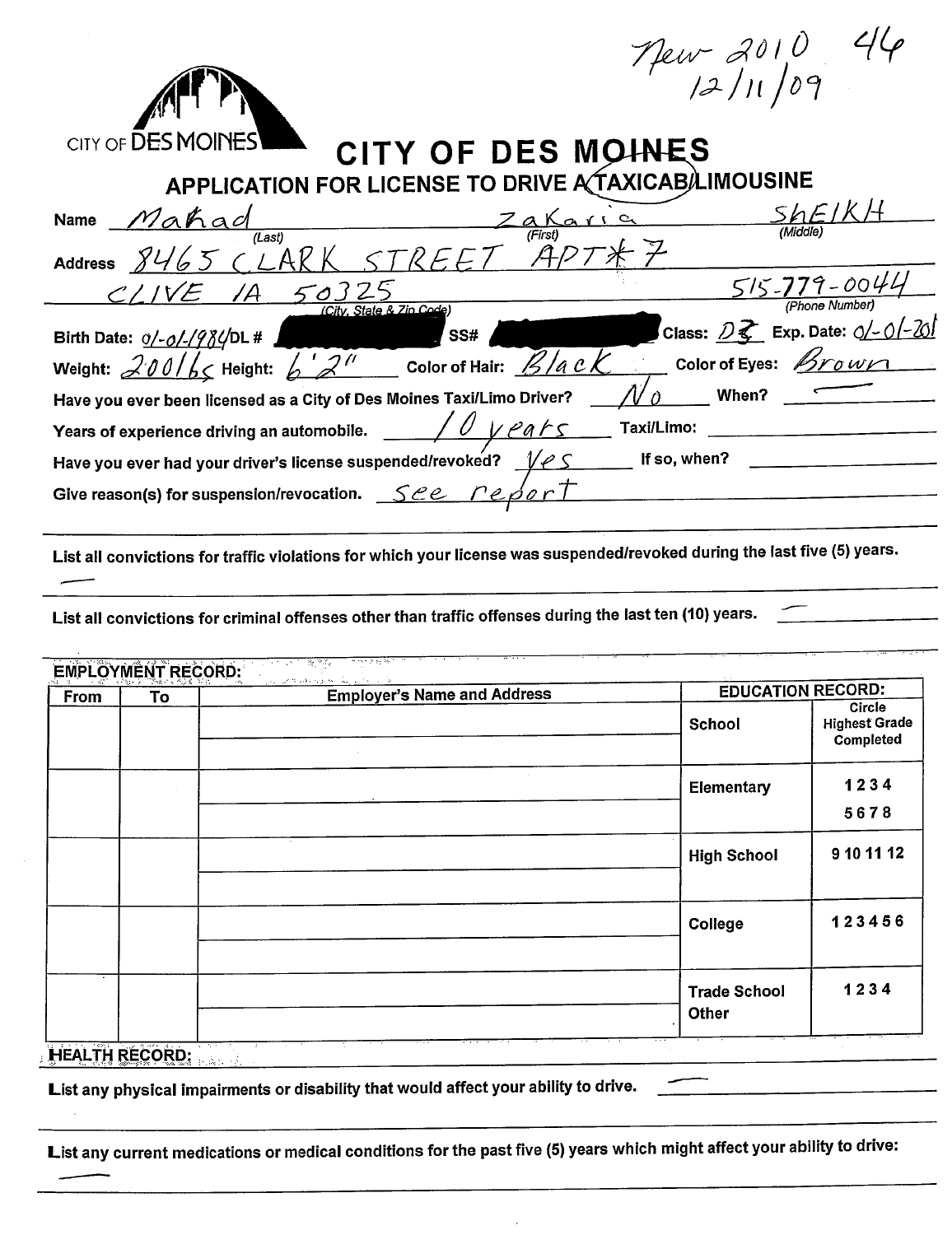# **City of Des Moines Traffic and Transportation**

# APPLICATION FOR LICENSE TO DRIVE A TAXICAB/LIMOUSINE IN THE CITY OF DES MOINES

Page 2

REFERENCES (persons known by you for at least one year):

| 1. Name $OSMAN$ $OSMAN$                                 | Phone No. $515 - 8557 - 8213$ |
|---------------------------------------------------------|-------------------------------|
| Address $1075$ 33 nd APT                                |                               |
| 2. Name Saadia Mahad                                    | Phone No. $5/5$ 326 4788      |
| Address 1200 // SE APT <sup>4</sup> 8 WDM               | $\overrightarrow{A}$          |
| 3. Name $NOSSER$ ALLY                                   | Phone No. $5/5 - 988 - 2838$  |
| Address $/2.35$ // $\frac{1}{2}$<br>$R$ $50265$<br>LIDM |                               |

hereby agree that if a license to drive a Taxicab/Limousine is issued to me that I will conform with all ordinances, rules and regulations governing Taxicab/Limousines and their drivers of the City of Des Moines.

hereby swear that I am the individual making the foregoing application for a Taxicab/Limousine License and that the answers to the foregoing questions and other statements contained herein are true to the best of my knowledge and belief.

 $\frac{12-\frac{1}{200}7}{\frac{1}{2000}-\frac{1}{200}}$   $\frac{1}{200}$   $\frac{1}{200}$   $\frac{1}{200}$ 

laving been duly designated by the Chief of Police of the City of Des Moines for the purpose, I hereby certify that I have examined the applicant's arrest and traffic records. After careful examination, I hereby recommend that the applicant's equest for a license to drive a Taxicab/Limousine be:

| $\Box$<br><b>APPROVED</b> | <b>REJECTED</b> | $12 - 16.09$<br>(Date) | (Authorized Representative, Chief of Police) | 'S              |
|---------------------------|-----------------|------------------------|----------------------------------------------|-----------------|
| Receipt Number:           |                 |                        |                                              |                 |
| <b>Jate</b>               |                 |                        |                                              |                 |
| <b>\mount:</b>            |                 |                        | $\boxtimes$                                  | <b>REJECTED</b> |
| <b>Badge Number:</b>      |                 |                        | <b>Application for License</b>               | <b>APPROVED</b> |
| company:                  |                 |                        |                                              |                 |
| )wner:                    |                 | 18<br>(Date)           | (City Traffic Engineer)                      |                 |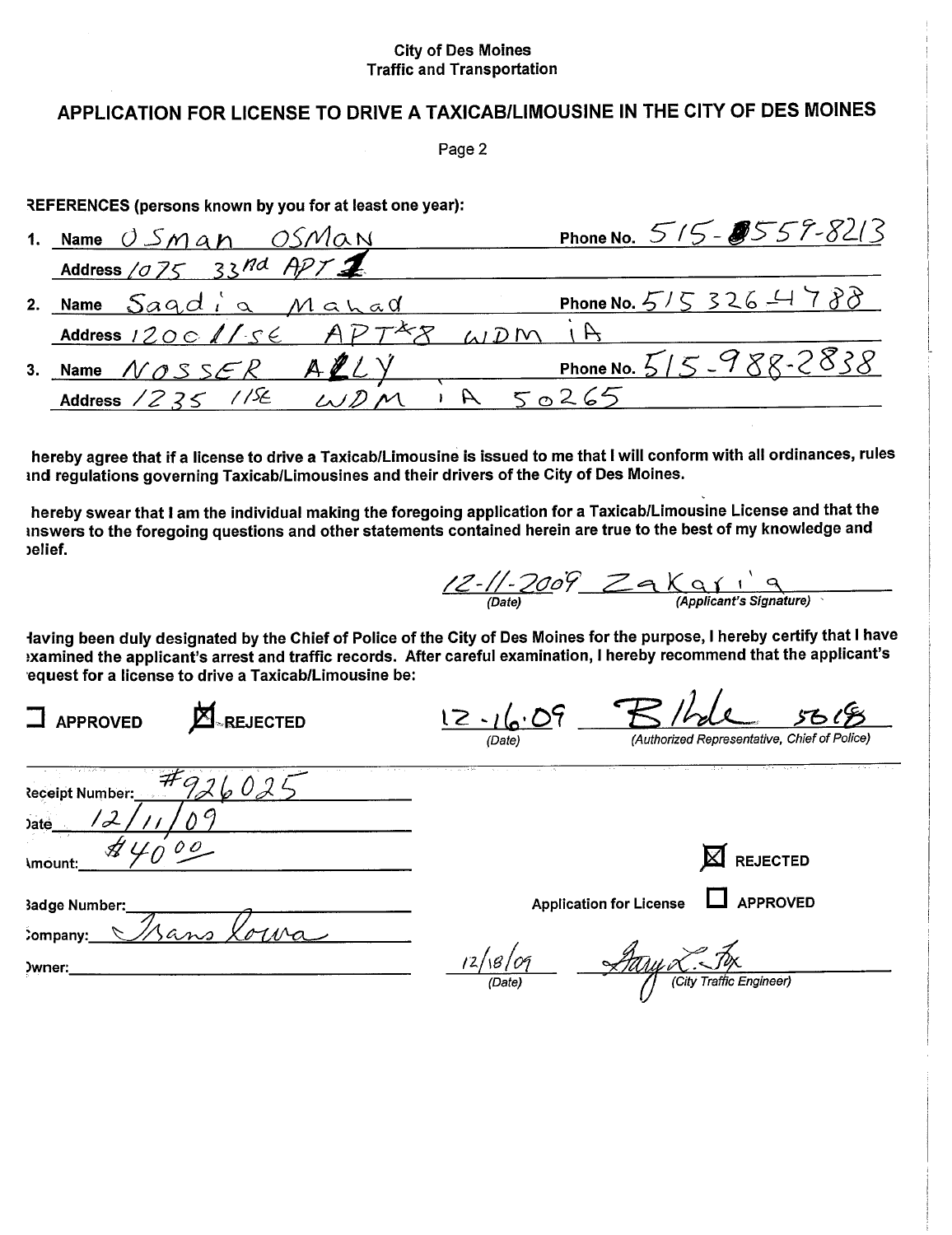Office of Driver Services<br>PO Box 9204, Des Moines, IA 50306-9204<br>FAX: 515-239-1837<br>FAX: 515-239-1837

74

# Certified Abstract of Driving Record

| <b>Inquiry Date:</b>                | 12/8/2009               | $DL/ID$ #:                  | (IA)        | Customer #:        | 4112653 |
|-------------------------------------|-------------------------|-----------------------------|-------------|--------------------|---------|
| Name:                               | Mahad, Zakaria Sheikh   | Class:                      | D           | <b>ID Status:</b>  | None    |
| <b>Address:</b>                     | 8465 Clark Street Apt 7 | Audit #:                    | 3660459     | <b>DL Status:</b>  | VAL     |
|                                     |                         | <b>Issue Date:</b>          | 09/01/2009  | <b>CDL Status:</b> | None    |
| City/State:                         | Clive, IA 50325         | Expiration Date: 01/01/2011 |             | <b>Restriction</b> | None    |
|                                     |                         | <b>Endorsements:</b>        |             | Supplement:        |         |
| <b>Mailing Address:</b>             | 8465 Clark Street Apt 7 | <b>Restrictions:</b>        | <b>NONE</b> |                    |         |
|                                     |                         | Date of Birth:              | 1/1/1984    |                    |         |
| Mailing City/State: Clive, IA 50325 |                         | Sex:                        | м           |                    |         |

## History Information

| <b>Convictions</b> |                        |            |                                  |        |     |  |
|--------------------|------------------------|------------|----------------------------------|--------|-----|--|
| l Citation Date    | <b>Conviction Date</b> | <b>ACD</b> | <b>Explanation</b>               | County | JUR |  |
| 10/19/2005         | 11/30/2005             | <b>N01</b> | Fail to Yield Right of Way       | 77     | ΙA  |  |
| 05/25/2006         | 07/05/2006             |            | No Insurance Card                | 77     | IΑ  |  |
| 05/25/2006         | 07/05/2006             | <b>B51</b> | No Driver's License              | 77     | ΙA  |  |
| 06/27/2006         | 08/15/2006             |            | No Insurance Card                | 77     | ĪΑ  |  |
| 06/27/2006         | 12/13/2006             | <b>B51</b> | No Driver's License              | 77     | ΙA  |  |
| 05/02/2007         | 06/18/2007             | M14        | Fail to Obey Traffic Sign/Signal | 77     | ΙA  |  |

### Sanctions

| Type      | Effective  | End        | ACD. | Explanation                           | JUR |
|-----------|------------|------------|------|---------------------------------------|-----|
| Suspended | 02/09/2006 | 10/18/2006 | D38  | Fail to Post Security for an Accident | IΑ  |
| Suspended | 08/17/2007 | 11/14/2007 | W01  | Habitual Violator                     | IΑ  |

Name: Mahad, Zakaria Sheikh DL/ID:

Pursuant to Iowa Code §321.10, I, Kim Snook, Director of Office of Driver Services, Iowa Department of Transportation, do hereby certify that I am the custodian of the records held by the Office of Driver Services, that this is a true and accurate copy of an offcial record currently in the custody of said office, and that I have been authorized by the Director of the Iowa Department of Transportation to so certify.

In witness whereof, I have caused my signature and the seal of the Department to be set upon this document, at Ankeny, Iowa this date:

12/8/2009 12/8/2009<br>Office of Driver Services

Office of Driver Services Iowa Department of Transportation

Name: Mahad, Zakaria Sheikh DL/ID: 115664994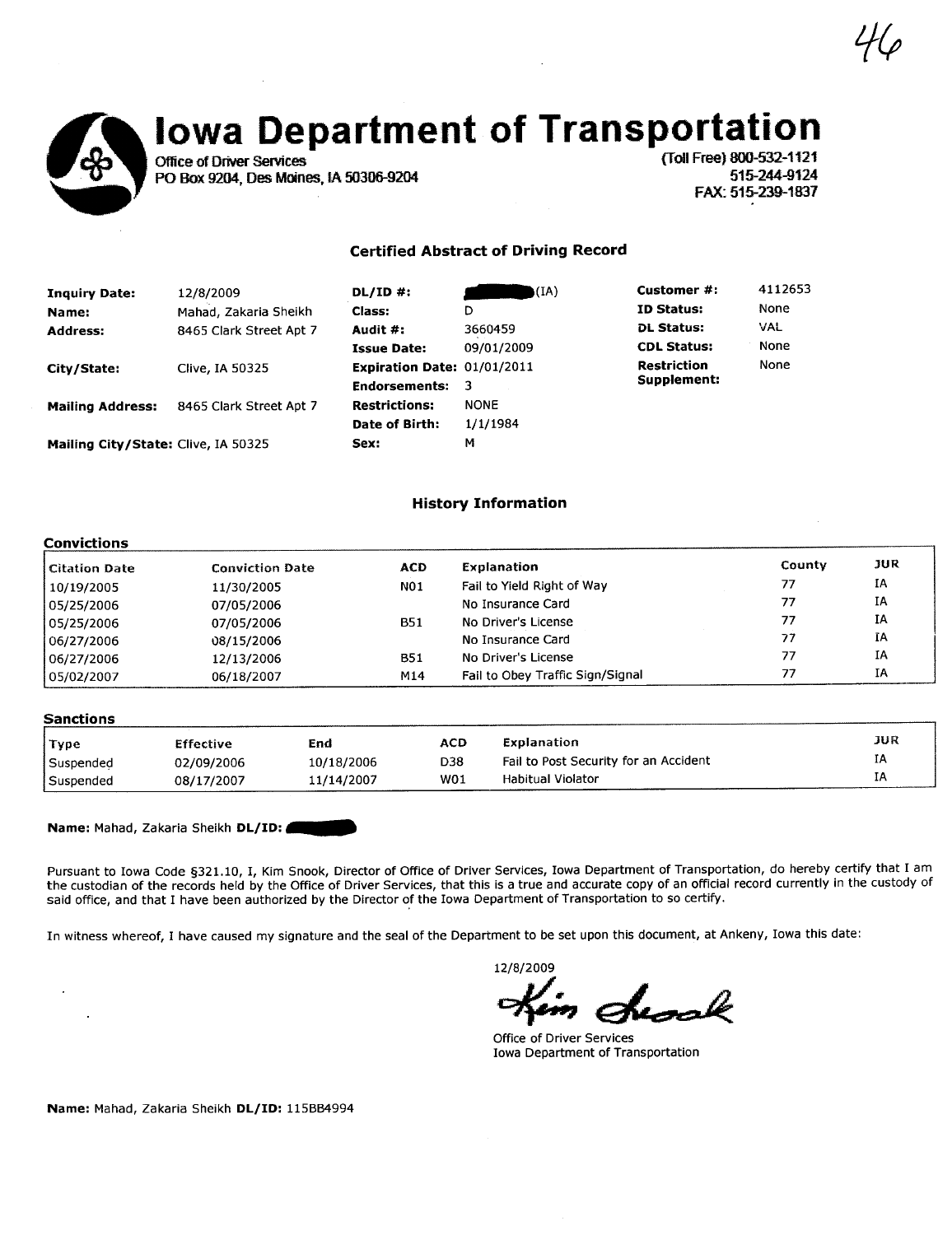

**State of Iowa** Division of Criminal Investigation<br>215 E  $7^{\text{th}}$  St Des Moines IA 50319 Ph. 515-725-6066 Fax 515-725-6080



# **Iowa Criminal History Record Check Walk-In Request**

| Mahad<br>Your name<br>$Z$ akarıa SHEIKFF |                           |
|------------------------------------------|---------------------------|
| <b>Address</b>                           |                           |
| City/State/Zip $\angle$ // $\angle$      | Fill in all shaded areas. |
| $79 - 0044$<br>Phone#                    |                           |

# Requesting an Iowa criminal history record check on:

| Last Name Apellido (mandatory)                                                                                                                                                                                      | First Name Primer Nombre (mandatory) | Middle Name Segundo Nombre (recommended)    |  |  |  |
|---------------------------------------------------------------------------------------------------------------------------------------------------------------------------------------------------------------------|--------------------------------------|---------------------------------------------|--|--|--|
| mabad                                                                                                                                                                                                               | Zakaria                              | SHEIKH                                      |  |  |  |
| <b>Date of Birth</b> Fecha Nacimiento (mandatory)                                                                                                                                                                   | <b>Gender</b> Genero (mandatory)     | <b>Social Security Number</b> (recommended) |  |  |  |
| $01 - 01 - 1984$                                                                                                                                                                                                    | $\Box$ Male<br>$\Box$ Female         |                                             |  |  |  |
| Waiver Signature Firma (If the request is on yourself, please sign. If the request is on someone else, write N/A.)                                                                                                  |                                      |                                             |  |  |  |
|                                                                                                                                                                                                                     | <u>Zakaria mauod</u>                 |                                             |  |  |  |
| <b>Results</b>                                                                                                                                                                                                      |                                      | <b>DCI USE ONLY</b>                         |  |  |  |
| As of $\Box$ ///// a name and date of birth check revealed:<br>No record found<br>$\Box$ Record attached, DCI #<br>čV.<br><b>DCI</b> initials                                                                       |                                      |                                             |  |  |  |
| <b>Receipt</b><br>Number of requests $\frac{1}{1}$ x \$10.00 per last name = Total amount \$ $(0.00)$<br>Cardholder's name $Zakari\alpha$ S. Mahad Last 4 digits of MC or Visa $8928$<br>DCI initials $\mathcal{U}$ |                                      |                                             |  |  |  |

Credit Card Number # 1999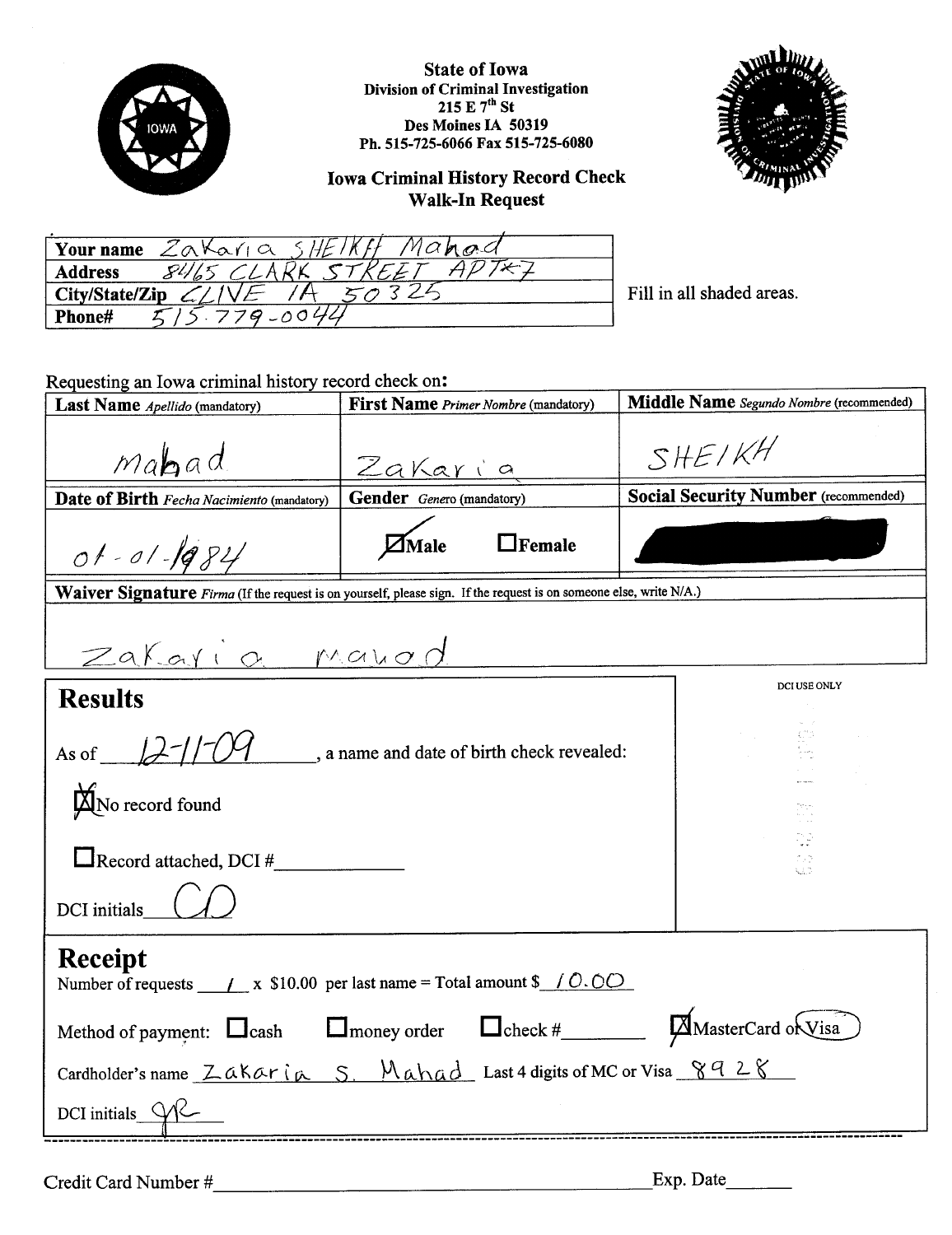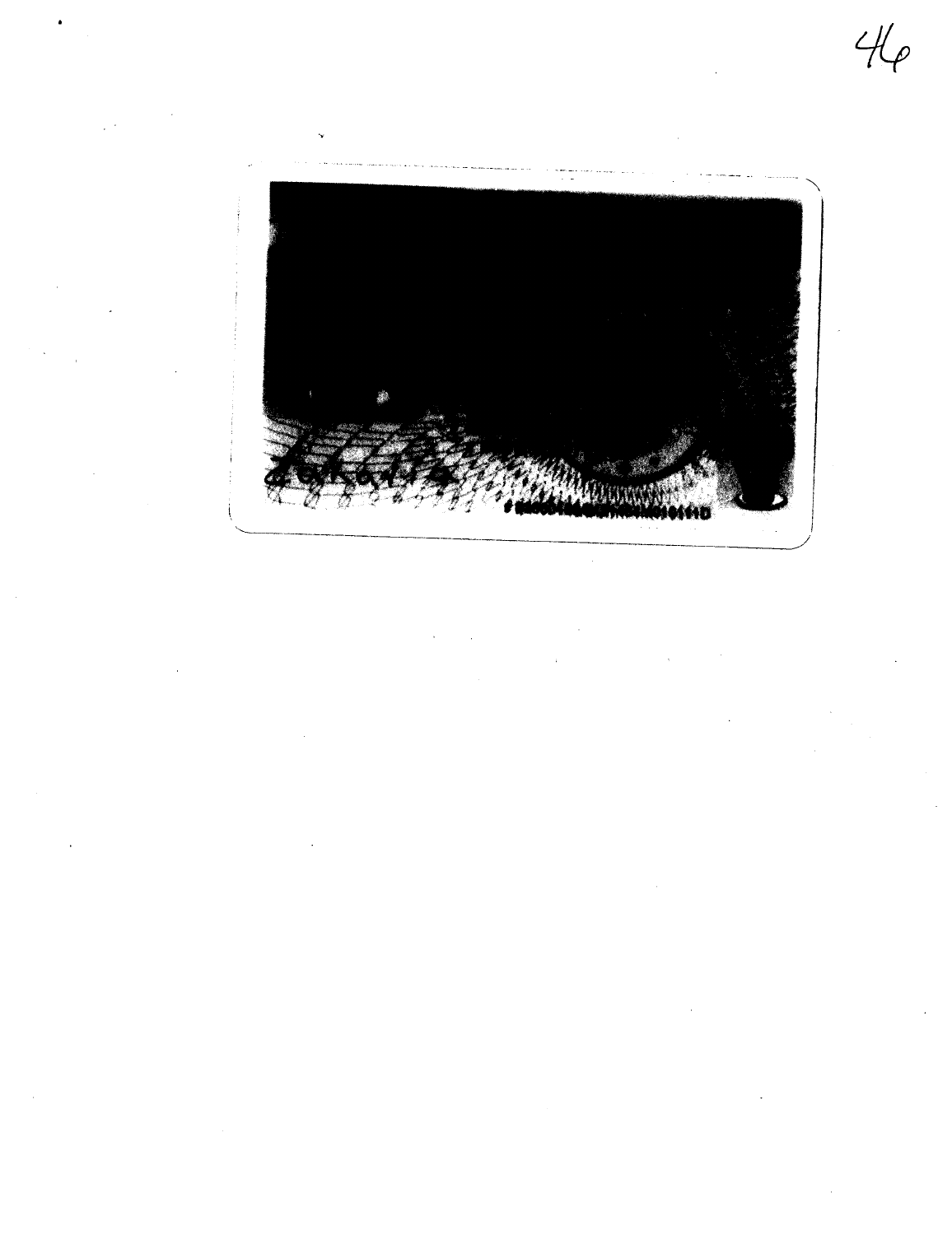# Sec. 126-218. Qualifications of applicant.

- 4a) The following words, terms and phrases, when used in this section, shall have the meanings ascribed to them in this subsection, except where the context clearly indicates a different meaning:
	- ti) Good driving record means both of the following:

(i) The applicant has not, within the preceding five years been convicted of any moving traffic violation which resulted in automatic suspension or revocation of an operators or chauffeurs license under I.C. ch. 321, 321A or 321J.

(ii) The applicant's operators or chauffeurs license has not been suspended or revoked for any single moving traffic violation or combination of moving traffic violations within the preceding five years.

(iii) The applicant has not, within the preceding one year, been convicted of three or more moving traffic. violations.

(iv) The applicant has not, within the preceding one year, been involved in more than one traffic accident in which applicant was at fault.

(2) Person of good moral character means any person who:

(i) Has such good reputation as will satisfy the licensing authority that he or she will comply with this article and all other laws, ordinances and regulations applicable to the performance of his or her duties as a taxicab driver.

(ii) Has not been convicted of, pled guilty to or stipulated to the facts of an offense involving moral turpitude or sexual abuse within the preceding ten years.

(iii)Has not been convicted of, pled guilty to or stipulated to the facts of an offense which is a simple misdemeanor, other than those listed in paragraph (2) (iv) ,below, with in the preceding five years.

(iv) Has not been convicted of, pled guilty to or stipulated to the facts of an offense involving theft, assault, drugs, public exposure, harassment or fraud within the preceding ten years, whether the offense is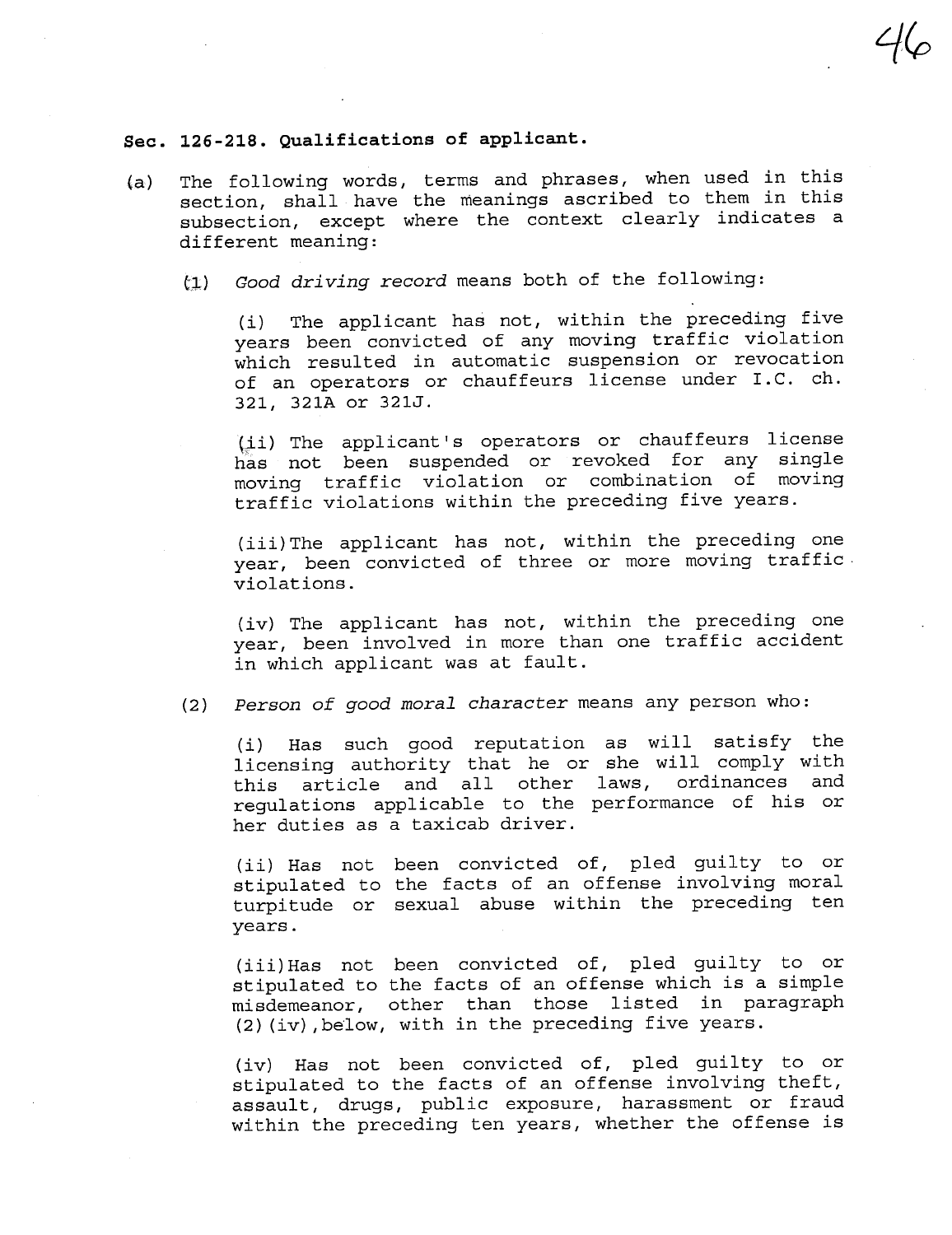a misdemeanor or a felony.

(v) Has not been convicted of, pled guilty to or stipulated to the facts of an offense which is a felony within the preceding ten years.

- (b) Each applicant for a taxicab driver's license must meet the requirements of this. subsection before a license may be issued. The applicant shall:
	- (1) Possess a current valid motor vehicle chauffeurs license, with the proper endorsement, issued by the state department of transportation.
	- (2) Be a person of good moral character.
	- (3) Have a good driving record.
	- (4) Be at least 18 years of age.

(C42, § 23-31; C54, C62, § 56-76; 0.7959; C62, § 56-12; C75, C79, § 19-135; 0.10,060; C91, § 19~135; 0.13,699; COO, §126-217; 0.13,886)

Sec. 126-219. Investigation of arrest and traffic record.

The police department shall review each applicant's arrest and traffic records and report the results of the investigation to the traffic engineer.

(C62, § 56-13; 0.7959; C75, C79, § 19-136; 0.10,060; C91, § 19- 136; 0.13,699)

Sec. 126-220. Approval of original application.

- (a) If the traffic engineer determines the applicant meets the requirements, he or she shall issue a license.
- (b) If the traffic engineer determines the applicant does not meet the requirements, he or she shall deny the license, however, the traffic engineer may issue a license if: any conviction resulting in suspension of an operator's license under I.C. ch. 321, 321A or 321J or any other suspension of an operator's or chauffeur's license did not involve driving behavior which is indicative of a disregard for public safety. Any license issued under this subsection shall be subject to a quarterly review to assure there have been no further convictions of traffic violations or criminal offenses entered against the applicant during such quarter.